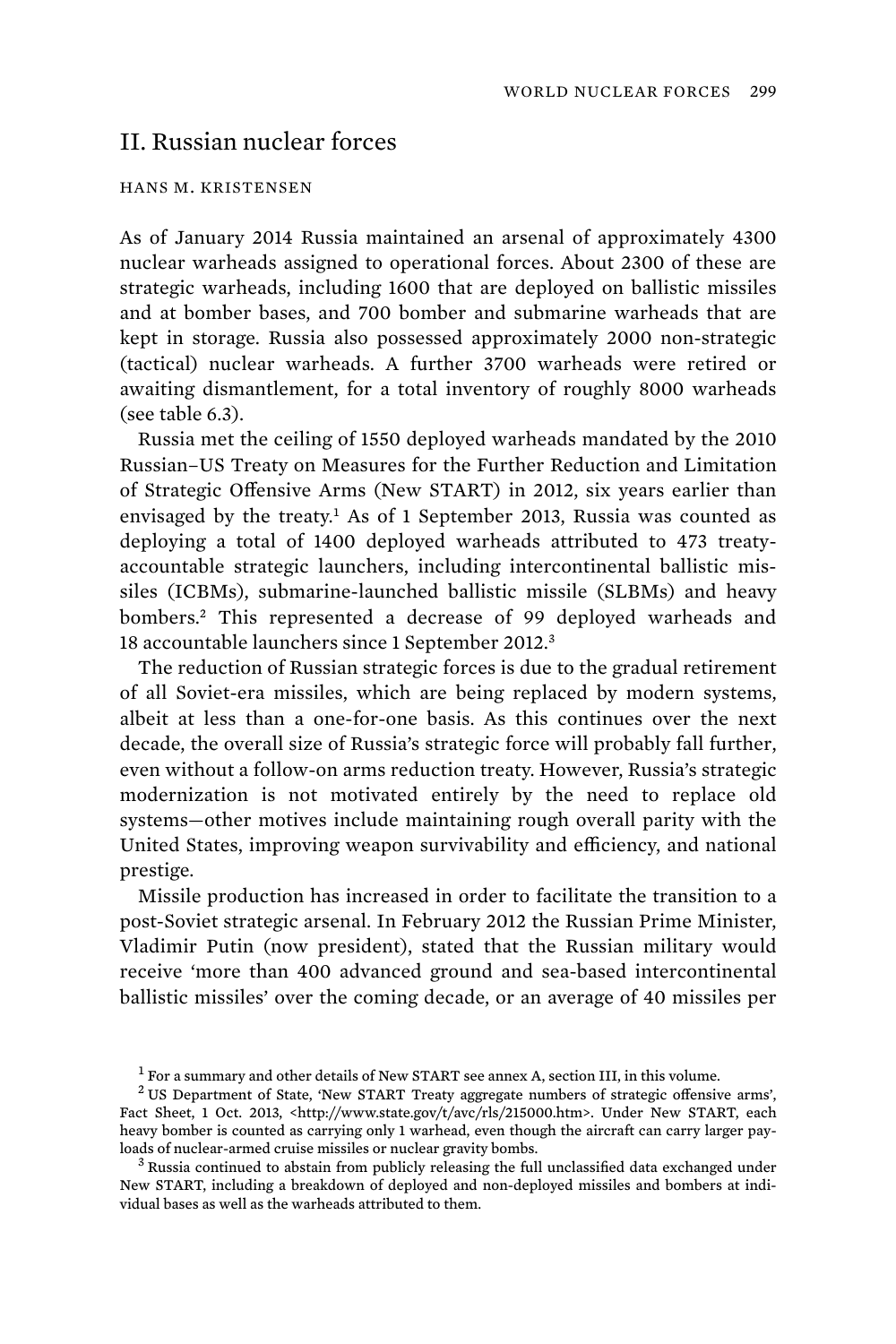| Type/<br>Russian designation<br>(NATO designation) | No.                              | Year first Range<br>deployed deployed $(km)^d$                   |                      | Warhead<br>loading                                   | No. of<br>warheads<br>(deployed/<br>assigned) <sup>b</sup> |
|----------------------------------------------------|----------------------------------|------------------------------------------------------------------|----------------------|------------------------------------------------------|------------------------------------------------------------|
| <b>Strategic offensive forces</b>                  |                                  |                                                                  |                      |                                                      | ~1 600/2 300 $^{\circ}$                                    |
| <b>Bombers</b><br>Tu-95MS6 (Bear-H6)               | 60/72 <sup>d</sup><br>24/29 1981 |                                                                  | $6500 -$<br>10 500   | 6 x AS-15A<br>ALCMs, bombs                           | $60/810^{\rm e}$<br>24/174                                 |
| Tu-95MS16 (Bear-H16)                               | 25/30 1981                       |                                                                  | $6500 -$<br>10 500   | 16 x AS-15A<br>ALCMs, bombs                          | 25/480                                                     |
| Tu-160 (Blackjack)                                 | 11/13 1987                       |                                                                  | $10500 -$<br>13 200  | 12 x AS-15B ALCMs 11/156<br>or AS-16 SRAMs,<br>bombs |                                                            |
| ICBMs                                              | 304                              |                                                                  |                      |                                                      | 967/967                                                    |
| RS-20V (SS-18 Satan)                               | $46^e$                           | 1992                                                             | 11 000-<br>15 000    | 10 x 500-800 kt                                      | $460/460^{f}$                                              |
| RS-18 (SS-19 Stiletto)                             | 30                               | 1980                                                             | 10 000               | 6 x 400 kt                                           | 180/180                                                    |
| RS-12M Topol (SS-25 Sickle)                        | 117                              | 1985                                                             | 10 500               | $1 \times 800$ kt                                    | 117/117                                                    |
| RS-12M2 Topol-M (SS-27)                            | 60                               | 1997                                                             | 10 500               | 1 x 800 kt                                           | 60/60                                                      |
| RS-12M1 Topol-M (SS-27)                            | 18                               | 2006                                                             | 10 500               | 1 x (800 kt)                                         | 18/18                                                      |
| RS-24 (SS-27 Mod 2)                                | 33                               | 2010                                                             | 10 500               | $4 \times (100 \text{ kt})$                          | 132/132                                                    |
| RS-24 (SS-27 Mod 2/silo)                           | $\overline{a}$                   | (2014)                                                           | 10 500               | 4 x (100 kt)                                         | $-/-$                                                      |
| <b>SLBMs</b>                                       | 144                              |                                                                  |                      |                                                      | $416/528^{g}$                                              |
| RSM-50 Volna (SS-N-18 M1<br>Stingray)              | 48                               | 1978                                                             | 6 500                | 3 x 50 kt                                            | 96/144                                                     |
| RSM-54 Sineva (SS-N-23 M1)                         | 96                               | 1986/20079000                                                    |                      | 4 x 100 kt                                           | 320/384                                                    |
| RSM-56 Bulava (SS-NX-32)                           | (48)                             | (2015)                                                           | >8 0 5 0             | 4 x (100 kt)                                         | $-/(192)$                                                  |
| <b>Non-strategic forces</b>                        |                                  |                                                                  |                      |                                                      | $-$ /(~2 000) <sup>h</sup>                                 |
| ABM, air/coastal defence <sup>i</sup>              | $-1100$                          |                                                                  |                      |                                                      | $-/(2425)$                                                 |
| 53T6 (SH-08, Gazelle)                              | 68                               | 1986                                                             | 30                   | 1 x 10 kt                                            | $-/(68)$                                                   |
| S-300 (SA-10/12/20)                                | 1000                             | 1980                                                             | $\ddot{\phantom{0}}$ | 1 x low kt                                           | $-/(2340)$                                                 |
| SSC-1B (Sepal)                                     | 34                               | 1973                                                             | 500                  | 1 x 350                                              | $-/(17)$                                                   |
| Air force weapons <sup>j</sup>                     | 430                              |                                                                  |                      |                                                      | $-/(-730)$                                                 |
| Tu-22M3 (Backfire-C)                               | 150                              | 1974                                                             | $\ddotsc$            | 3 x ASM, bombs                                       | $-/(2450)$                                                 |
| Su-24M/M2 (Fencer-D)                               | 260                              | 1974                                                             | $\ddot{\phantom{a}}$ | 2 x bombs                                            | $-/(260)$                                                  |
| Su-34 (Fullback)                                   | 20                               | 2006                                                             | $\ddot{\phantom{0}}$ | 2 x bombs                                            | $-/(20)$                                                   |
| Army weapons                                       | 170                              |                                                                  |                      |                                                      | $-/(-170)$                                                 |
| Tochka (SS-21 Scarab)                              | 140                              | 1981                                                             | 120                  | $(1 \times 10 \text{ kt})$                           | $-/(-140)$                                                 |
| Iskander (SS-26 Stone)                             | 30                               | 2005                                                             | 500                  | $(1 \times 10 \text{ kt})$                           | $-/(230)$                                                  |
|                                                    |                                  |                                                                  |                      |                                                      |                                                            |
| Navy weapons<br>Submarines/surface ships/air       |                                  | SLCM, ASW, SAM, depth bombs, torpedoes <sup><math>k</math></sup> |                      |                                                      | $-/(-700)$                                                 |
| Total deployed/assigned warheads                   |                                  |                                                                  |                      | $-1600/4300$                                         |                                                            |
| Retired awaiting dismantlement                     |                                  |                                                                  |                      | $-3700$                                              |                                                            |
| <b>Total inventory</b>                             |                                  |                                                                  |                      |                                                      | $-8000$                                                    |

# **Table 6.3.** Russian nuclear forces, January 2014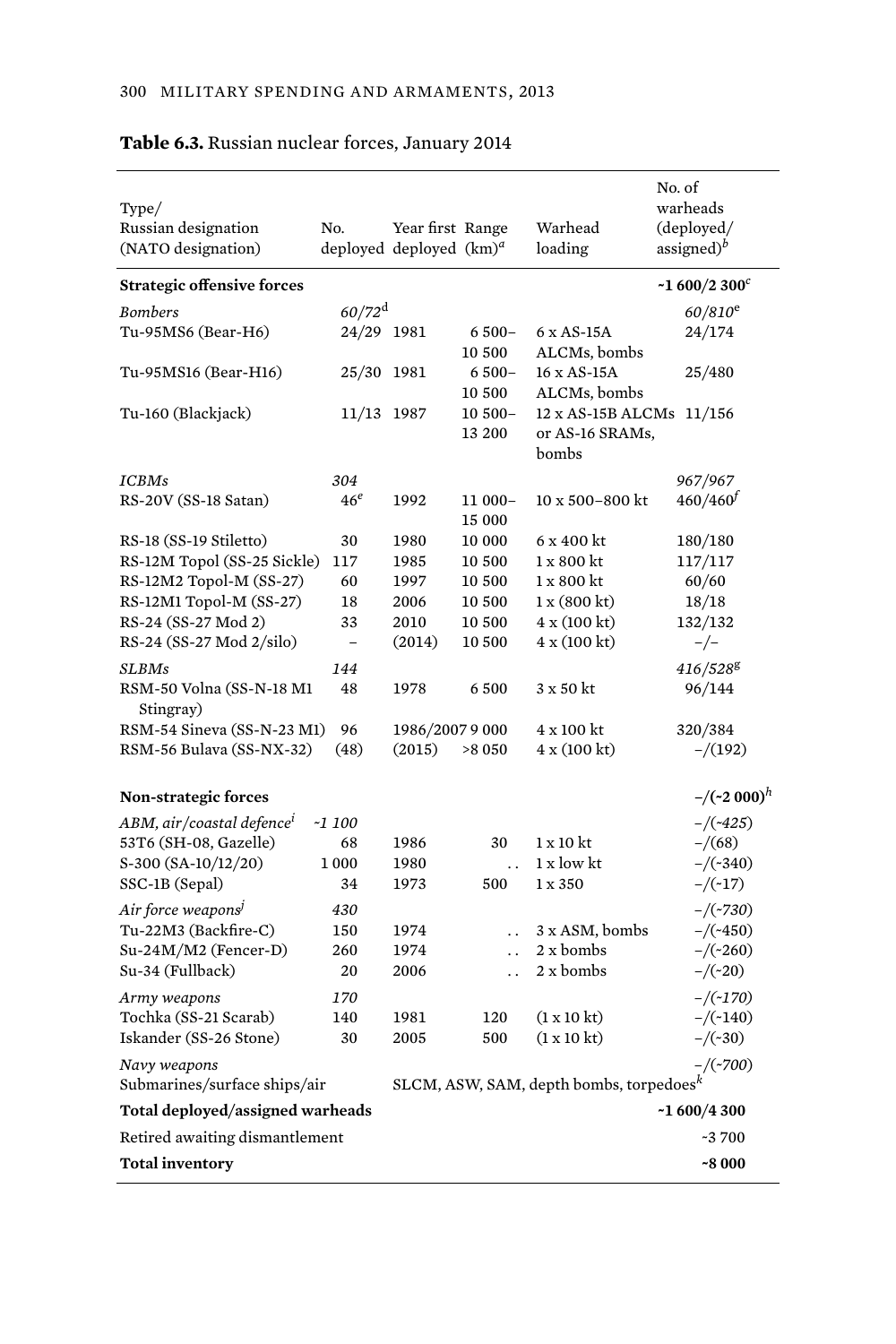$\ldots$  = not available or not applicable; ( ) = uncertain figure; ABM = anti-ballistic missiles; ALCM = air-launched cruise missile; ASM = air-to-surface missile; ASW = Anti-submarine warfare; ICBM = intercontinental ballistic missile; kt = kiloton; NATO = North Atlantic Treaty Organization; SAM = surface-to-air missile; SLBM = submarine-launched ballistic missile; SLCM = sea-launched cruise missile; SRAM = short-range attack missile.

*a* Aircraft range is for illustrative purposes only; actual mission range will vary according to flight profile and weapon loading.

*b* In this column, the first number is the estimated number of deployed warheads attributed to the bomber type by the New START treaty, and the second number is the estimated number of warheads assigned to the delivery system.

*c* The number deployed is the estimated count under New START for deployed warheads on ballistic missiles plus *c*. 200 bomber weapons that are thought to be present at bomber bases but not counted by the treaty. The number assigned—in the second column—is the total number of warheads estimated to be assigned to the particular delivery system. This includes the 700 strategic warheads that are estimated to be in reserve for SSBNs and bombers. The table does not count so-called phantom aircraft—bombers that are not assigned a nuclear mission but still carry electronic equipment that makes them accountable under the treaty.

*d* The first number is the number of bombers estimated to be counted under New START. The second number is the total number of bombers in the inventory.

<sup>e</sup> Of the 810 weapons that estimated to be assigned to long-range bombers, only 300 are thought to be present at the bomber bases. The remaining weapons are thought to be stored at central storage facilities.

*f* This figure assumes 46 missiles in 7 regiments. It is possible that an 8th regiment is still operational, in which case the number of RS-20Vs would be 52, with 520 warheads.

*g* Two or three of the SSBNs are in overhaul at any given time and do not carry their assigned nuclear missiles and warheads.

*<sup>h</sup>* All non-strategic nuclear warheads are in storage, according to the Russian Government, and are not counted in the total deployed warheads.

*i* The A-135 ABM system around Moscow is being upgraded. The S-300 system is thought to have some nuclear capability, but there is uncertainty about which and how many of the different interceptors (SA-10 Grumble, SA-12 Gargoyle, SA-12A Gladiator, SA-12B Giant) have nuclear capability.

*j* These figures assume that only half of land-based strike aircraft have nuclear missions.

*k* Surface ships are not thought to be assigned nuclear torpedoes.

*Sources*: Russian Ministry of Defence press releases; US Department of State, START Treaty Memoranda of Understanding, 1990–July 2009; New START aggregate data releases, various years; US Air Force, National Air and Space Intelligence Center (NASIC), *Ballistic and Cruise Missile Threat* (NASIC: Wright-Patterson Air Force Base, OH, May 2013); BBC Monitoring; Russians news media; Russian Strategic Nuclear Forces, <http://www.russianforces.org/>; International Institute for Strategic Studies, *The Military Balance* (Routledge: London, various years); Cochran, T. B. et al., *Nuclear Weapons Databook*, vol. 4, *Soviet Nuclear Weapons* (Harper & Row: New York, 1989); *Jane's Strategic Weapon Systems*, various issues; *Proceedings*, US Naval Institute, various issues; 'Nuclear notebook', *Bulletin of the Atomic Scientists*, various issues; and author's estimates.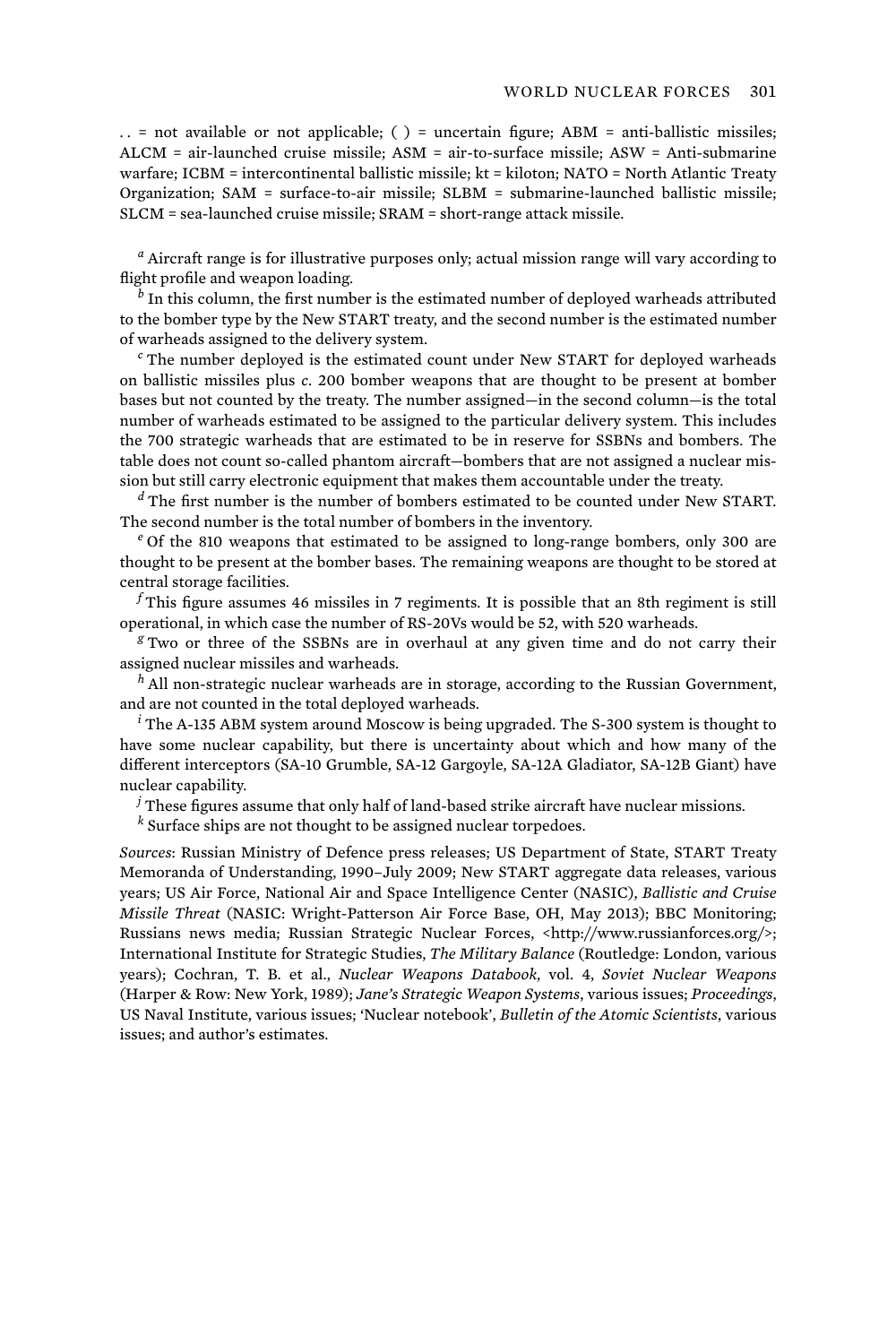year.<sup>4</sup> Most of that is production of SLBMs and replacement of test-launch missiles.

The Russian Government has pledged firm financial and organizational support for nuclear modernization, but the effort competes with funding for the modernization of Russia's general military, which remains dominated by Soviet-era equipment. Russian news media in 2012 reported that Russia planned to spend an average of 34 billion roubles (\$1 billion) per year in 2013–15 on nuclear weapons.<sup>5</sup> According to the Defence Committee of the Duma (the lower house of the Russian Parliament), Russia will spend 46 billion roubles (\$1.4 billion) on nuclear weapon systems in 2016, up from 29 billion roubles (\$888 million) in 2013.<sup>6</sup> It is unclear what is included in these figures, but they constitute only a fraction of the roughly \$23 billion that the USA spends each year on maintaining its nuclear arsenal.<sup>7</sup>

## **Strategic bombers**

Russia's Long-range Aviation Command includes approximately 13 Tu-160 (Blackjack), 30 Tu-95MS16 and 29 Tu-95MS6 (Bear) bombers. The maximum loading on these bombers is about 810 nuclear weapons, of which approximately 200 may be stored at the two strategic bomber bases. The Tu-160s and about 15 of the Tu-95s are based at the Engels Air Base near Saratov in western Russia. The remaining Tu-95s are based at the Ukrainka Air Base near Belogorsk in eastern Russia.

Each Tu-160 can carry up to 12 AS-15B Kent (Kh-55) long-range cruise missiles. The Tu-95MS16 can carry up to 16 AS-15A long-range cruise missiles, and the Tu-96MS6 can carry up to 6 AS-15As. There is some uncertainty about whether the bombers are still equipped to carry nuclear gravity bombs.

Modernization of the ageing Tu-160 and Tu-95MS bombers is well under way, with several improved bombers already deployed. Only 'a few tens' of the 59 remaining Tu-95MS aircraft will be modernized, and the rest will be retired, while 'at least 10' Tu-160s will be modernized by 2020.<sup>8</sup> Apart from

4 Putin, V., [Being strong: national security guarantees for Russia], *Russiiskaya Gazeta*, 20 Feb. 2012, English translation <http://rt.com/politics/official-word/strong-putin-military-russia-711/>.

 'Russia to spend 100 billion on nuclear weapons', *Pravda*, 18 Oct. 2012, <http://english. pravda.ru/news/russia/18-10-2012/122499-russia\_nuclear\_weapons-0/>. <sup>6</sup>

 $<sup>6</sup>$  'Russia to up nuclear weapons spending by 50% by 2016', RIA Novosti, 8 Oct. 2013, <http://en.</sup> ria.ru/military\_news/20131008/184004336/RussiatoUpNuclearWeaponsSpending50by2016.html>. On the Russian military budget, modernization plans and implementation challenges see Perlo-Freeman, S., 'Russian military expenditure, reform and restructuring', *SIPRI Yearbook 2012*. <sup>7</sup>

 US Congressional Budget Office, *Projected Costs of U.S. Nuclear Forces, 2014 to 2023* (US Congress: Washington, DC, Dec. 2013), p. 2. <sup>8</sup>

 Mikhailov, A., [Strategic bomber 'Bear' is left in service], *Izvestiya*, 20 Sep. 2012 (in Russian); and 'Russia to upgrade over 10 Tu-160 bombers by 2020', RIA Novosti, 7 Feb. 2012, <http://en.rian.ru/ mlitary\_news/20120207/171200584.html>.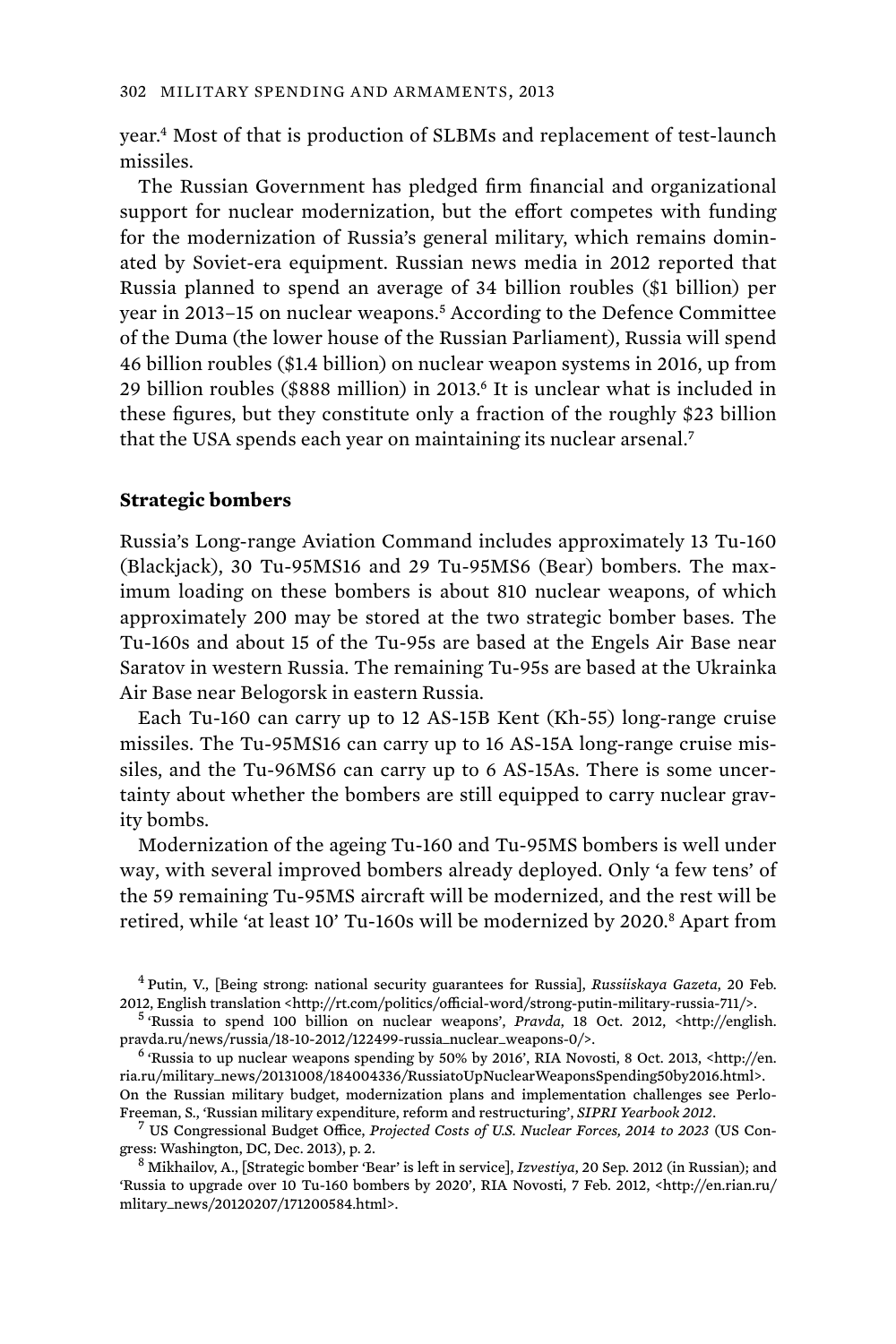upgrading ageing equipment, the modernization of the Tu-160 adds conventional weapon capability.

Development of a next-generation bomber known as PAK-DA has begun, with the contract awarded to the Tupolev company in February 2014.<sup>9</sup> The new subsonic wing-shaped bomber is scheduled to begin replacing Tu-160 and Tu-95 bombers from the mid-2020s.

Since 2004, Russia has reactivated a training programme to deploy bombers on long-range patrols and occasionally to bases in other countries. Russian Tu-95s regularly fly missions into the Norwegian Sea and the Atlantic Ocean, the Sea of Japan, and the western and eastern Pacific Ocean. In October 2013, two Tu-160s flew from Engels Air Base, north of the Kola Peninsula to the Caribbean and landed at Maiquetia airfield in Venezuela before flying on to Nicaragua.<sup>10</sup>

## **Land-based ballistic missiles**

As of January 2014 Russia's Strategic Rocket Forces (SRF)—the branch of the armed forces that controls Russia's ICBMs—consisted of 12 missile divisions grouped into three armies and deploying a total of 304 ICBMs of six different types and variations. The ICBM force carries nearly 1000 warheads, almost two-thirds of Russia's deployed strategic warheads.

The ICBM force is undergoing rapid transformation due to the gradual retirement of Soviet-era missiles and the introduction of newer (but fewer) ICBMs. By 2016, the RS-20V (designated SS-18 by NATO), RS-18 (SS-19) and RS-12M Topol (SS-25) missiles will make up less than half of the ICBM force and by 2024 they will be gone. Taking into account current plans announced by the Russian military, the ICBM force could potentially decline to approximately 280 missiles over the next decade. To keep rough parity with the larger US ICBM force (planned at 400 missiles under New START—see section I), the Russian military is prioritizing the deployment of multiple warheads on its new ICBMs. By the early 2020s, the ratio of silo and road-mobile missiles would stay roughly the same but with mobile missiles with multiple independently targetable re-entry vehicles (MIRV) carrying a greater portion of the ICBM warheads (51 per cent versus 28 per cent today). Before 2010, all Russian road-mobile missiles were singlewarhead weapons.

The liquid-fuel, silo-based RS-20V is armed with 10 warheads, carrying roughly half of the warheads on the ICBM force. Roughly 46 missiles remain, down from 108 a decade ago, deployed at two missile fields: 28 missiles in four regiments at Uzhur in Krasnoyarsk Krai, and 18 missiles in

<sup>&</sup>lt;sup>9</sup> 'Tupolev to develop Russia's next-generation long-range bomber', Interfax-AVN, 13 Feb. 2014, Translation from Russian, BBC Monitoring. 10 Isby, D. C., 'Blackjacks return to Venezuela', *Air International*, Dec. 2013, p. 13.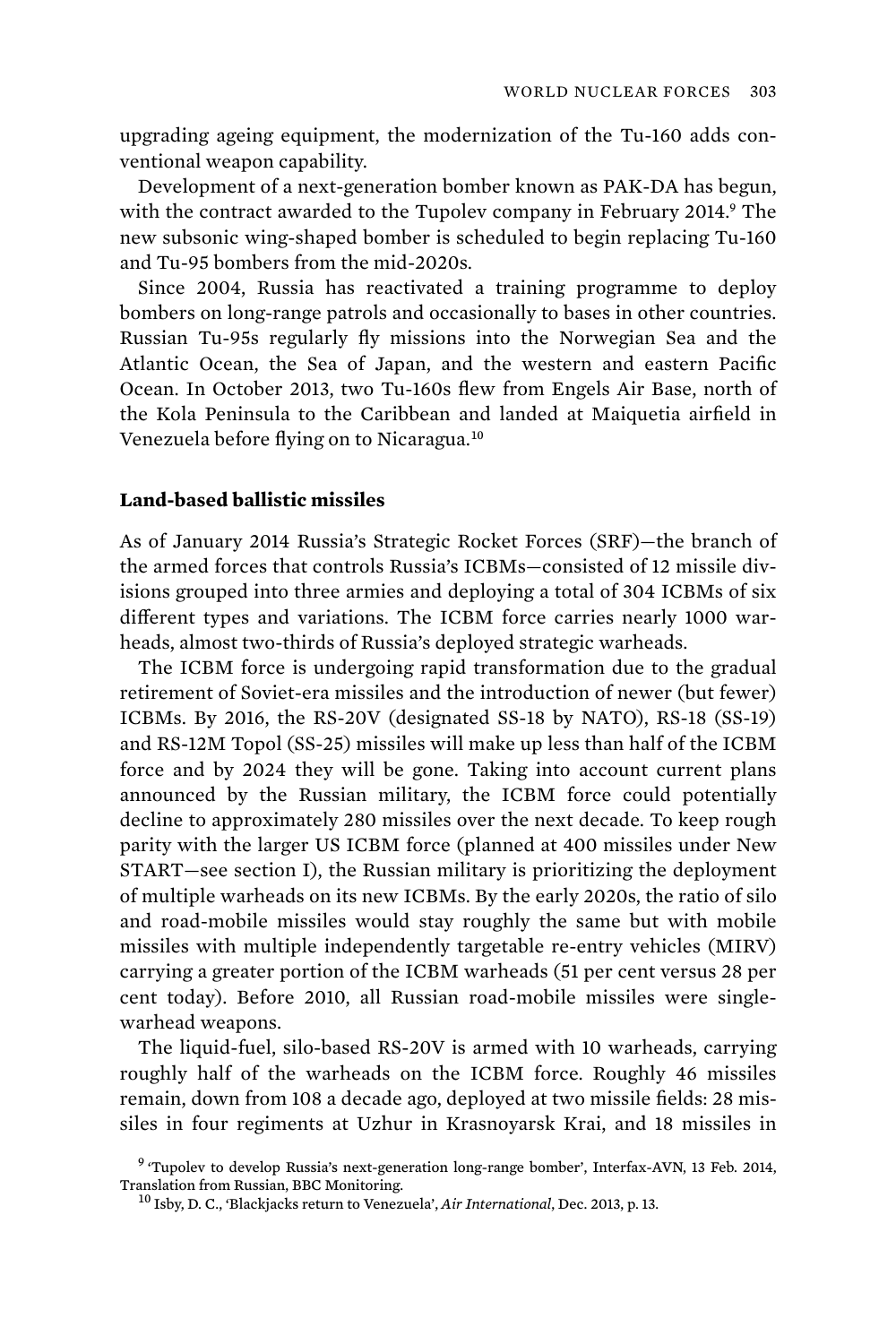three regiments at Dombarovsky in Orenburg Oblast.<sup>11</sup> The Commander of the SRF, Colonel General Sergei Karakaev, stated in December 2012 that the service life of the RS-18 would be extended to 2019 and the RS-20V to 2022.<sup>12</sup>

Approximately 30 of the liquid-fuel, silo-based RS-18s remain. Each missile carries an estimated six warheads for a total of 180 warheads. Down from 130 missiles a decade ago, the last RS-18 is scheduled to be withdrawn from service by 2019. Of the 30 remaining RS-18s, an estimated 20 are deployed at Kozelsk in Kaluga Oblast, and perhaps 10 with the 60th Missile Division at Tatishchevo in Saratov Oblast.

The third Soviet-era ICBM, the solid-fuel road-mobile RS-12M Topol, is also being rapidly reduced. Down from 315 missiles a decade ago, there are now approximately 117 RS-12Ms left. The missile is scheduled to be retired by 2021.<sup>13</sup> Several intermediate-range test-launches of the RS-12M in recent years may have been related to the development of a new ICBM payload, possibly designed to evade ballistic missile defence systems.

The solid-fuel single-warhead RS-12 Topol-M (SS-27 Mod 1) has been deployed in both road-mobile (RS-12M1) and silo-based (RS-12M2) versions. Deployment of the RS-12M2 started at Tatishchevo in 1997, a deployment that was completed in 2012 after 60 missiles were installed. Deployment of the RS-12M1 followed in 2007–10 at Teykovo, north-east of Moscow.

ICBM warhead payloads could not be changed under the 1991 Treaty on the Reduction and Limitation of Strategic Offensive Arms (START), but when it expired in 2009 Russia began deployment of the RS-24 Yars (SS-27 Mod 2), a MIRVed variant of the Topol-M (SS-27 Mod 1).<sup>14</sup> Deployment of the road-mobile version of the RS-24 began at Teykovo in 2010 and introduction is currently under way at Novosibirsk and Tagil, where the first RS-24s went on 'experimental combat duty' in December 2013.<sup>15</sup>

Deployment of the first silo-based RS-24s has begun, with the 28th Guard Missile Division at Kozelsk. Preparation began in 2012 and instalment of the first regiment with 10 missiles began in early 2014.<sup>16</sup> It is not yet

 $11$  It is possible that a 4th regiment at Dombarovsky is still active, in which case 52 RS-20Vs with 520 warheads are deployed.<br><sup>12</sup> 'Russia's Voyevoda ICBM to remain in service for another decade—commander', Interfax-AVN,

15 Dec. 2012, Translation from Russian, BBC Monitoring International Reports.<br><sup>13</sup> [SRF will be armed with Soviet ballistic missiles until 2021], Novosti-Kosmonavtiki, 17 Dec.<br>2013, <http://novosti-kosmonavtiki.ru/news/14

 $^{14}$  For a summary and other details of START see annex A, section III, in this volume.<br> $^{15}$  15 mobile RS-24 were placed on 'experimental combat duty' by the end of Dec. 2013 (effective 25 Dec.), including 1 full regiment (9 launchers) at Novosibirsk and 1 partial regiment (6 launchers) at Tagil. [SRF commander: missile forces in an intensive process of rearming], ITAR-TASS, 18 Dec. 2013, <http://itar-tass.com/politika/841474> (in Russian). 16 'Russian Strategic Missile troops gear up for new ICBMs by 2018–2020', Interfax, 28 Mar. 2014,

Translation from Russian, BBC Monitoring.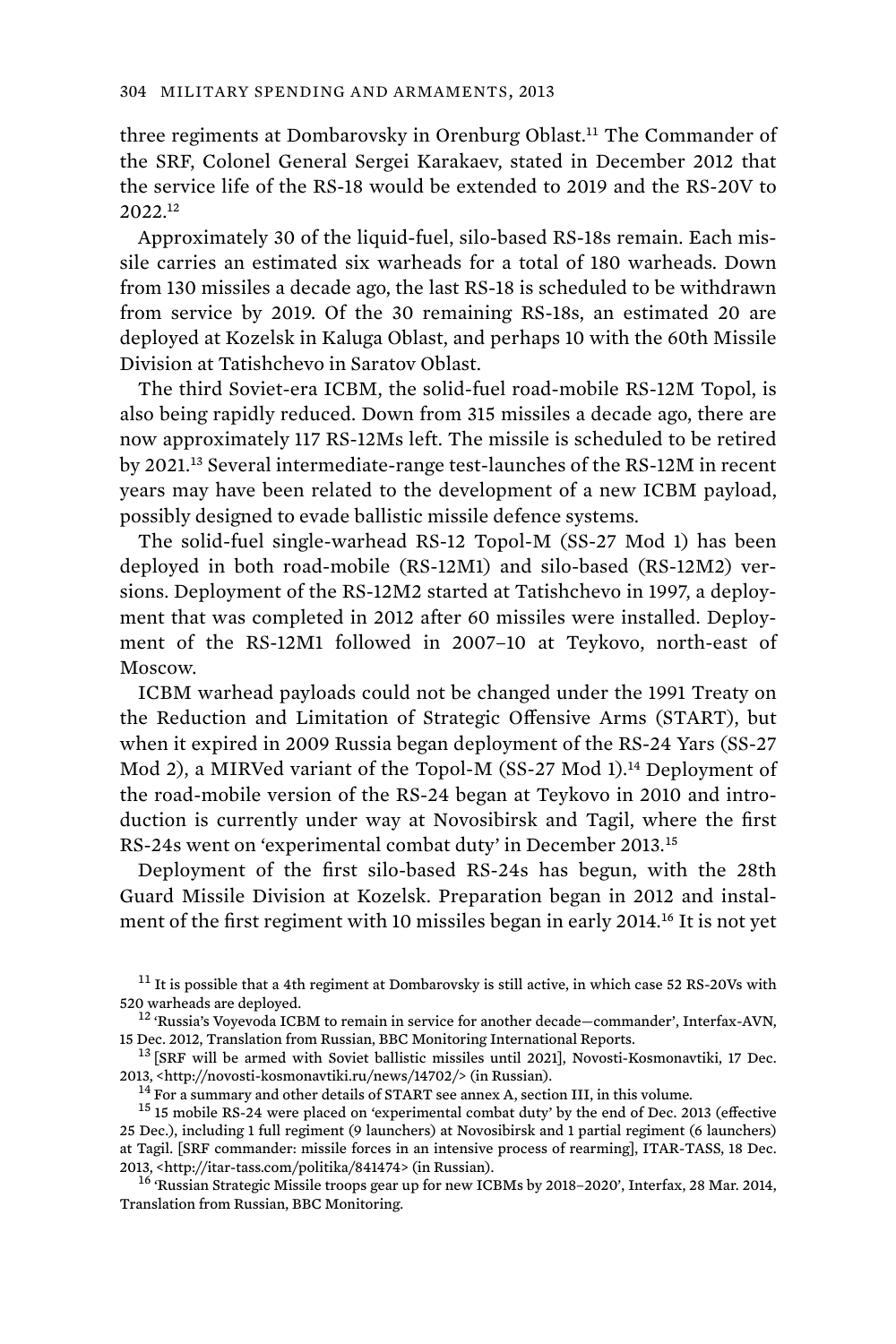known how many RS-24s will be installed at Kozelsk but at least 30 seems likely.

Russia has started development of a third modification of the Topol-M, known as the RS-26 (a working name). Similarly to the Topol, the RS-26 has been test launched at both intercontinental and shorter ranges. According to Karakaev, the RS-26 is a road-mobile 'prototype intercontinental ballistic missile based on Yars and Topol-M', but significantly lighter (about 80 tonnes, whereas the RS-24 weighs about 120 tonnes) to improve manoeuvrability during field deployments.<sup>17</sup> According to Karakaev, 'Its cross-country capability will be better, its sizes will be smaller, it will have greater survivability and it should have a smaller camouflaging case'.

Development of a new 'heavy' ICBM has begun. Known as Sarmat, the new liquid-fuel, silo-based, MIRVed missile is intended as a replacement for the RS-20V. Development was authorized in 2012, and deployment of the 100-tonne missile is intended to begin around 2020. The Sarmat will first be deployed at Dombarovsky and possibly later also at Uzhur.

The Russian missile industry is also working on a concept for a railmobile missile with MIRV that would be lighter and shorter than the RT-23 (SS-24) that was retired in 2005. No decision has been made on whether to develop and deploy a rail-mobile missile.

### **Ballistic missile submarines and sea-launched ballistic missiles**

As of January 2014 the Russian Navy operated a total of nine nuclear-armed nuclear-powered ballistic missile submarines (SSBNs). Three additional new SSBNs are in various stages of completion and one older SSBN is used for SLBM test-launches.

Three Project 667BDR Kalmar (designated Delta III class by NATO) submarines, each carrying 16 RSM-50 Volna (SS-N-18 M1) SLBMs, are assigned to the Pacific Fleet. The liquid-fuel RSM-50 is armed with 3 MIRVs.

The current backbone of the Russian SSBN fleet is made up of 6 Project 667BDRM Delfin (Delta IV class) submarines assigned to the Northern Fleet, each carrying 16 RSM-54 Sineva (SS-N-23 M1) SLBMs. Each liquidfuel RSM-54 carries 4 MIRVs. The Sineva replaced the original RSM-54 (SS-N-23 Skiff) between 2007 and 2012, and a third modification of the missile, known as Layner, is now being introduced. Extensive rumours have circulated about the development of an increased payload with up to as many as 10 smaller warheads.18 Development of such a large warhead load-

<sup>&</sup>lt;sup>17</sup> 'Russia designing "new" rail-mobile ICBM system, troops getting new missiles', Interfax, 18 Dec. 2013, Translation from Russian, Open Source Center. 18 'Layner devised for monetary savings', *Izvestia*, 17 Feb. 2012, Translation from Russian, Open

Source Center.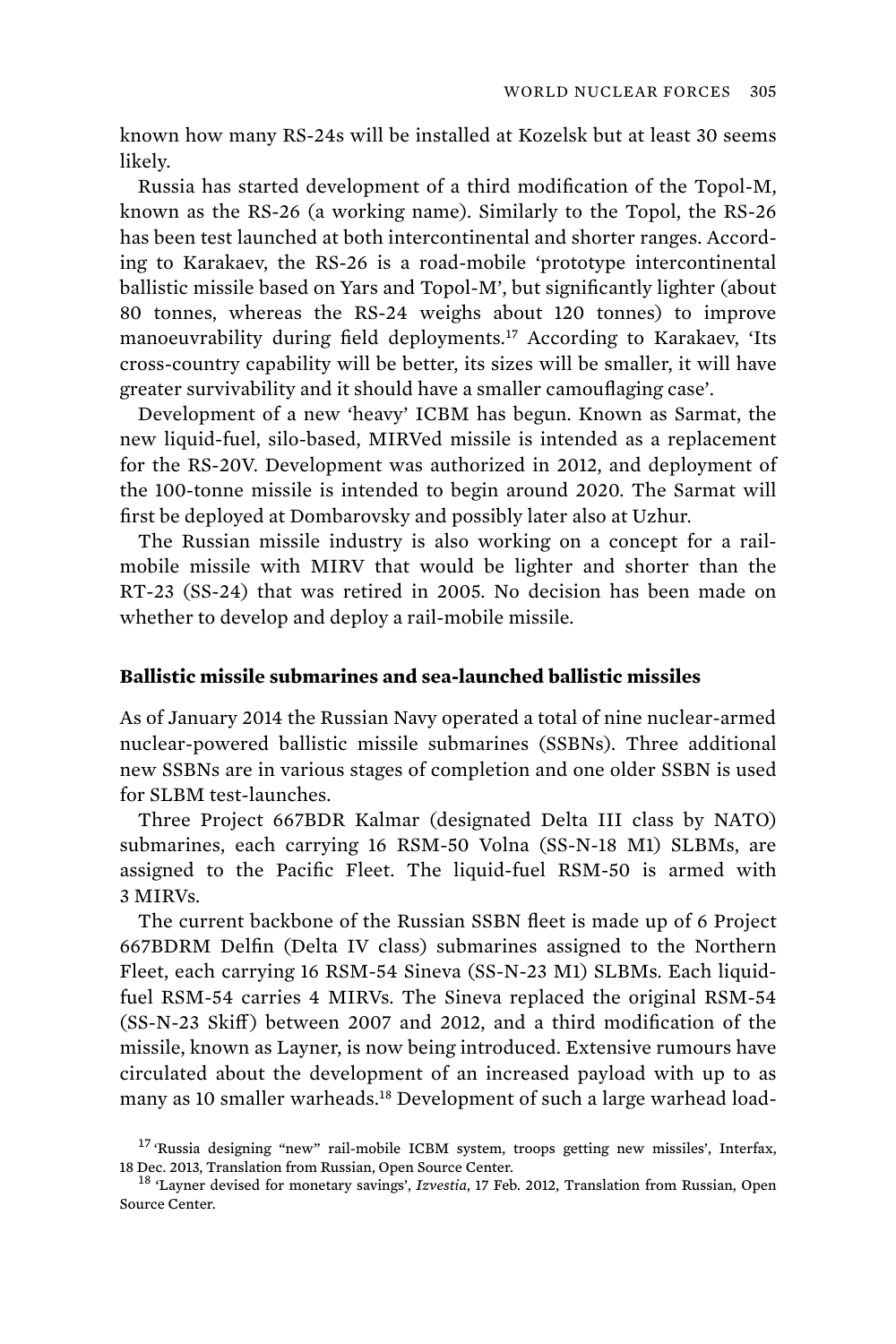ing would, if deployed, bring Russia's strategic forces above the warhead limit set by New START. Others suggest the modification is 'modest' and the payload change may be more about improving the missile's capability to penetrate missile defence systems.<sup>19</sup>

To replace the Soviet-era SSBNs, Russia is building eight Borei class SSBNs. The first Borei submarine, K-535 *Yury Dolgoruky*, was delivered to the Northern Fleet in January 2013. The second boat, K-550 *Alexander Nevsky*, followed in December 2013, while the third, *Vladimir Monomakh*, is undergoing sea trials. The first Borei will be assigned to the Northern Fleet while the next two boats will be assigned to the Pacific Fleet, where they will replace the last of the old Kalmar SSBNs. The fourth and subsequent hulls of the Borei class will be of an improved design known as Project 955A. Construction of the first improved Borei began in July 2012.

Technical problems with its solid-fuel RSM-56 Bulava-30 (SS-N-32) SLBM have delayed operational service of the Borei class indefinitely. Development has been hampered by technical difficulties: approximately half of the test-launches have failed. After the latest failure in 2013, two additional launches were scheduled for late 2014.<sup>20</sup> Each Borei SSBN is equipped with 16 launch tubes for the Bulava, each of which is estimated to carry 4 MIRVs. Unconfirmed and contradictory rumours claim that each of the improved Borei class SSBNs will be equipped with 20 missiles.

## **Non-strategic nuclear weapons**

Considerable uncertainty exists about the size, composition and location of Russia's non-strategic nuclear weapon inventory. The estimate made here is that there are approximately 2000 warheads available to Russian forces, with many more retired and awaiting dismantlement (see table 6.3). This estimate is based on previous estimates of the Soviet non-strategic warhead arsenal, information released in connection with the 1991–92 Soviet/ Russian and US Presidential Nuclear Initiatives (PNIs) and statements by Russian officials on the progress in non-strategic weapon reductions under the PNIs, as well as analysis of the Russian order of battle and of a nominal delivery platform warhead loading.<sup>21</sup> The estimate is consistent with a statement made in November 2011 by the US Department of Defense that

 $19$  See e.g. 'Russian navy takes into service Layner ICBM', Interfax, 2 Apr. 2014, Translation from Russian. BBC Monitoring.

 $20$  For an overview of Bulava flight tests see Podvig, P., 'Bulava missile test history', Russian Strategic Nuclear Forces, 7 Sep. 2013, <http://russianforces.org/navy/slbms/bulava.shtml>. 21 For more information see Kristensen, H. M., *Non-Strategic Nuclear Weapons*, Federation of

American Scientists (FAS) Special Report no. 3 (FAS: Washington, DC, May 2012), pp. 51–65. See also Kristensen, H. M., *Trimming Nuclear Excess: Options for Further Reductions of U.S. and Russian Nuclear Forces*, Federation of Atomic Scientists (FAS) Special Report no. 5 (FAS: Washington, DC, Dec. 2012), pp. 26–27.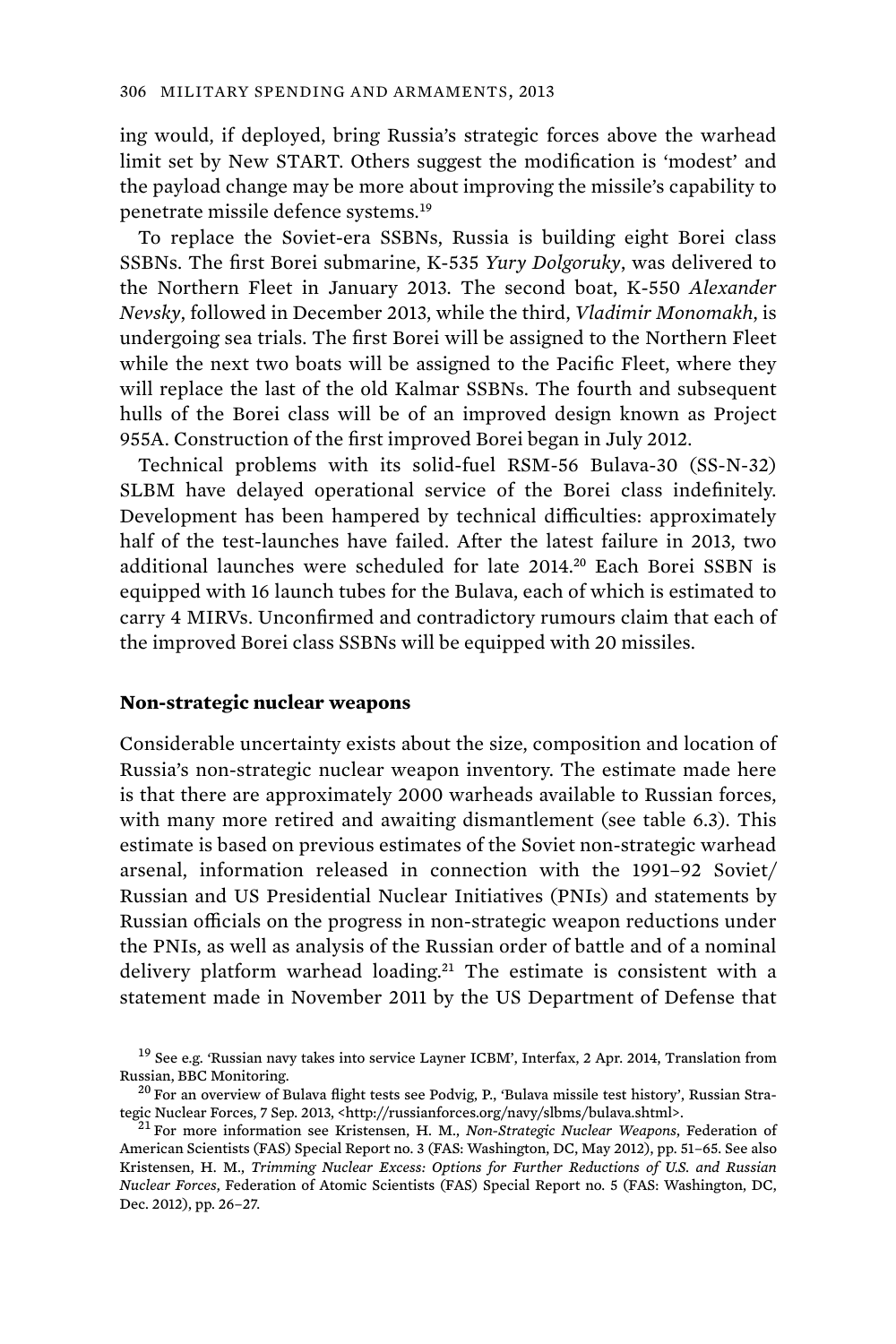unclassified estimates set the Russian inventory at approximately 2000– 4000 non-strategic nuclear weapons.<sup>22</sup>

Most of the Russian non-strategic nuclear arsenal consists of weapon systems developed and fielded during the Soviet era, and many may be retired over the next decade. Nonetheless, unlike most other nucleararmed states, Russia continues to attribute importance to non-strategic nuclear weapons, partly as military compensation for inferior conventional forces. As a result, modernization of several non-strategic nuclear weapon systems is under way.

The modernization includes the Iskander-M (SS-26) SRBM, which is replacing the Tochka (SS-21) SRBM in 10 missile brigades. Deployment started in 2004 and is currently under way in 5 brigades, primarily in the western military districts. Rumours that the Iskander-M has been deployed to the Kaliningrad Oblast are inaccurate.<sup>23</sup> Instead, the first deployment of the Iskander-M in the Western Military District is under way with the 26th Missile Brigade near Luga, south of St Petersburg.<sup>24</sup>

Non-strategic nuclear aircraft modernizations include upgrading the old Tu-22M3 (Backfire) intermediate-range bomber, upgrading the Su-24M (Fencer-D) fighter-bomber and introduction of the new Su-34 (Fullback) fighter-bomber. The Su-34, which will eventually replace the Su-24M, is already being deployed in western military districts and participates in military exercises and operations.

A new Project 885M Yasen class (Graney) attack submarine is under construction, with the first boat, K-560 *Severodvinsk*, undergoing sea trials. At least 6 Yasen boats are planned by 2020. The Yasen is thought to be equipped with a new long-range sea-launched cruise missile, the Kalibr (SS-N-30), which may be nuclear capable. Modernization of existing nuclear-capable attack submarines is also under way, including Project 945 (Sierra), Project 949A (Oscar II) and Project 971 (Akula).

<sup>22</sup> Miller, J., Principal Deputy Under Secretary of Defense for Policy, Statement before the US House of Representatives, Armed Services Committee, 2 Nov. 2011, <http://armedservices.house. gov/index.cfm/2011/11/the-current-status-and-future-direction-for-u-s-nuclear-weapons-policyand-posture>, p. 2; and Kile, S. N. et al., 'Russian nuclear forces', *SIPRI Yearbook 2012*, p. 321.

 Another study, published in 2012, suggests that the number of Russian 'operationally assigned' non-strategic nuclear warheads may be as low as *c*. 1000, with the total stockpile being *c*. 1900. This study assumes that non-strategic nuclear warheads are assigned not to individual delivery vehicles but to nuclear-capable military units, which have a fixed number of nuclear warheads assigned to them. Sutyagin, I., *Atomic Accounting: A New Estimate of Russia's Non-Strategic Nuclear Forces*, Occasional Paper (Royal United Services Institute: London, Nov. 2012), pp. 2-3.

<sup>23</sup> For claim and rebuttal of rumour about Iskander-M missiles in Kaliningrad see Solms-Laubach, F., 'Putin stationiert Raketen für Atomprengköpfe' [Putin deploys missiles for nuclear warheads], *Bild*, 14 Dec. 2013; 'Putin says no Iskanders deployed in Kaliningrad', RIA Novosti, 19 Dec. 2013, <http://en.ria.ru/military\_news/20131219/185723285/Putin-Says-No-Iskanders-Deployed-in-Kalin ingrad.html>.<br><sup>24</sup> 'Troops in Western Russia to get Iskander-M missiles in 2014', Interfax, 14 Jan. 2014, Trans-

lation from Russian, BBC Monitoring.